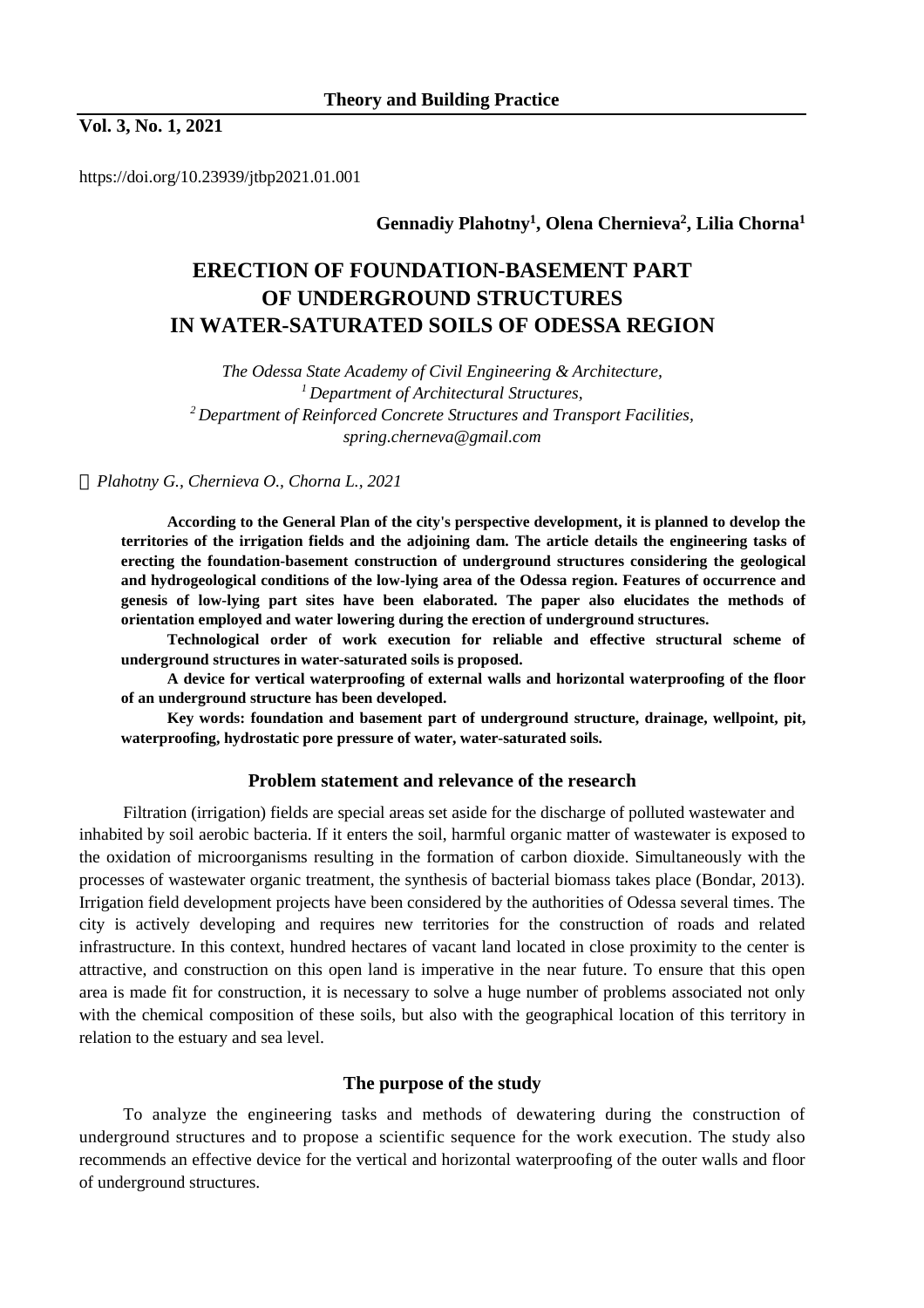#### **Analysis of recent research and publications**

When building on soils of this type, it is necessary to solve two main problems: consolidation and strengthening of the soil base. The consolidation issue of weak water-saturated clay soils of high thickness has been well studied in the work of Russian researches. The development of deformations, stress conditions and variation of pore pressure within the bulk of the weak water-saturated soils have also been studied (Abelev, Averin, Chunyuk, 2018). The experience of consolidating irrigated lands, used for agricultural purposes, has been described in the works of our Turkish colleagues (Satana, Ceylan, Sert, 2017). An innovative method of bioprocessing wastewater treatment of food enterprises in a membrane bioreactor was investigated by Bondar S. (Bondar, 2013).

To strengthen weak water-saturated soils, innovative modern materials and structures are being used. One of the methods employed the strengthening of weak saturated soils by using stone columns (Sinyakov, 2016).

Yet another is the use of the composite solutions with the addition of waste, boehmite, formed in hydrogen produced from aluminum to establish "wall in soil" and to prevent its horizontal shift, and to effectively strengthen the bases of existing buildings standing on water-saturated soils (Panfilova, 2020).

Currently, new techniques for the construction of sand drains have been developed to strengthen weak water-saturated soils. These include deepening using an open pipe, drilling with a solid or spiral drill, reclamation, etc. In addition, a number of vertical drain structures have been developed. This includes traditional circular sand drains, sand cracks, "sandwicks" prefabricated sand drains, a large group of flat drains with filters of various materials (cardboard, plastic, non-woven, etc.) and cores of various shapes with appropriate installation technologies (Kislyakov, 2014).

The principles of designing foundations on water-saturated soils were described in the work of colleagues from Belarus, possible ways of foundations' compaction were also analyzed (Chesheiko, 2017).

### **Hydrogeological observations**

Within the Odessa region there are a number of large seaside estuaries – Dniester, Sukhoi, Hadzhibeysky, Kuyalnitsky, Tiligulsky. Estuaries occupy the lower reaches of the river valleys or ravines and are separated from the sea by mottled silty-sand-shell bulkheads-bay bars. Some have continuous, while others have intermittent ducts (delta arms).

The city borders of Odessa include the southern parts of two estuaries adjacent to the embankment – Hadzhibeysky and Kuyalnitsky. They are separated by a narrow watershed ending in Zhivakhova Mountain (43 m high), and united by a common bay bar.

Underground water is confined to estuary-sea sediments and lies at a depth of 0.6–0.8 m from the surface. The level and dynamic of groundwater depends on surge events in the Hadzhibey and Kuyalnitsky estuaries and the Odessa Bay, with which the waters of the site are hydraulically connected.

Previously, both estuaries flowed into the sea: Hadzhibey – through the Isakov Harbor, and Kuyalnitsky – through the Istrian Harbor (Fig. 1, a). The intense effect of the wind (north-west insolation) for centuries separated them from the sea with mottled aeolian deposits and bulkheads.

Khadzhibey estuary occupies the lower valley of the M. Kuyalnik river, as well as its right tributary  $$ the Pig river, the so-called Palievsky bay. Estuary banks are high (up to 40 m) and prone to erosion, landslide and abrasion processes.

Since the end of XIX century wastewaters from Odessa were discharged to the low landside part, forming here the so-called irrigation fields. In 1894 their volume was only  $0.025$  million m<sup>3</sup>, in 1940 it reached 30–35 million m<sup>3</sup>. City runoff and spring flooding in the spring of 1940 raised the water level in the estuary to 0.1 m. After explosion of the protective dam in autumn 1941, water from the estuary through a low part of the dam gushed into the neighboring Kuyalnitsky estuary. In the postwar period, the dam was restored. Since 1965, the volume of water in the Khadjibey estuary had been constantly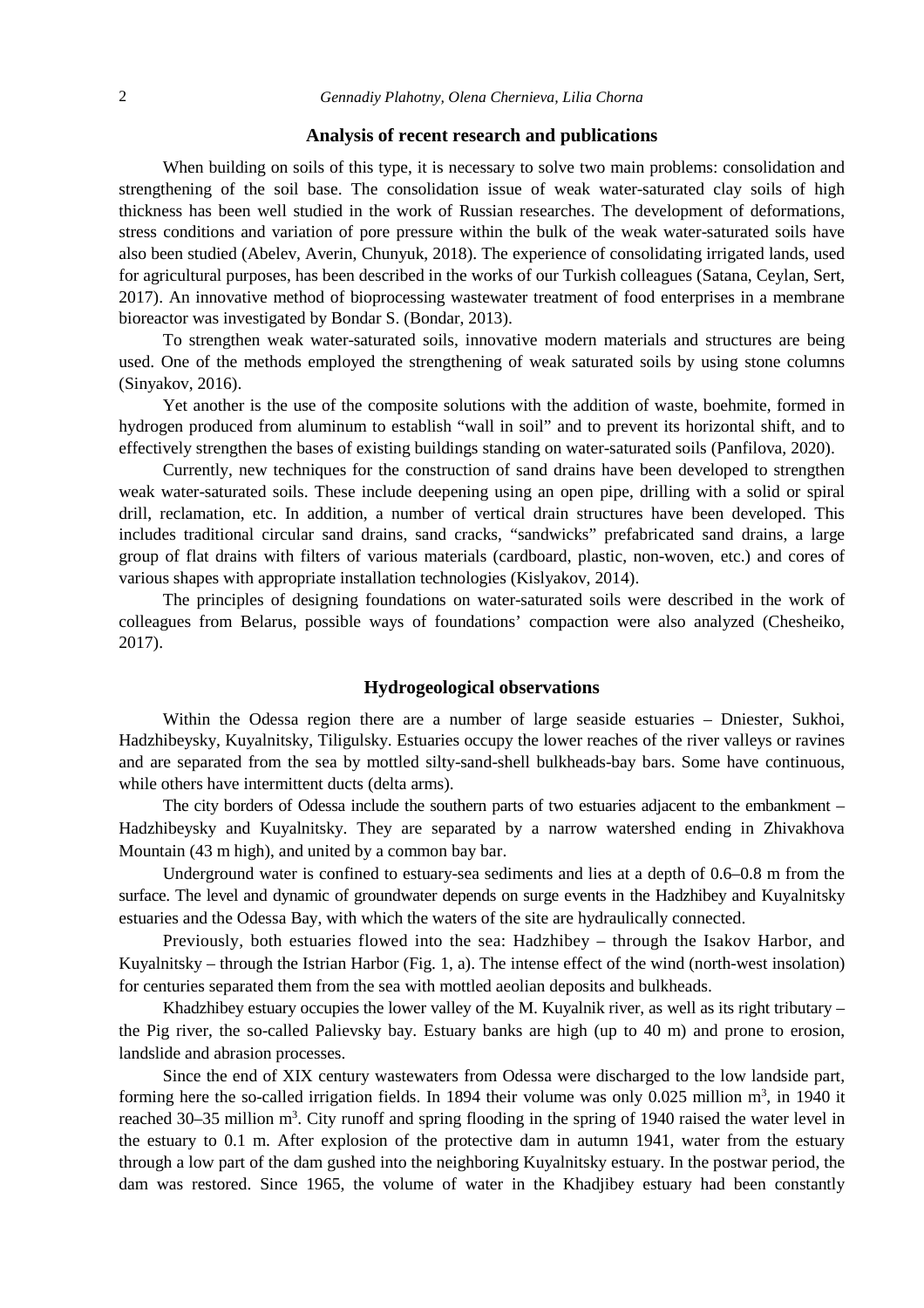increasing. The main reason for the rise in the level and more than three times the volume of water in the estuary was an increase in urban wastewater  $-20$  million m<sup>3</sup> in 1968 and 120 million m<sup>3</sup> in the early 1980s. The estuary-sea channel was opened to lower the level, which rose by +1.4 m in 1963–64, and the protective dam on the estuary's south shore was raised another 3m to prevent flooding of the overflow.



*Fig. 1. Plan of ancient harbors on the site of present Odessa* (*Kobulianov, 2016) (a)*; *Development of the irrigation fields according to the General Plan of the city's perspective development (b)* 

To treat wastewater near the estuary, the Severnaya treatment plant was built, which included filtration fields – former irrigation fields – in the zone of influence of the mechanical treatment stages. However, untreated water continues to flow into the estuary. The increase in the level led to a sharp intensification of such adverse processes as abrasion and banks' collapse.

Kuyalnitsky estuary is located in the lowlands of the valley of the Big Kuyalnik river. This part of Odessa bay has the width of 1.5–2.5 km. The average water level is 5.3 m below the sea level. The shape of the coastal lines of the estuary is winding, the coasts themselves are high (up to 40 m).

According to the General Plan of the city's perspective development (Fig. 1, *b*), it is planned to develop the irrigation fields' territories and the adjoining dam. On the lower part of these areas is a high level of groundwater (0.5–1.0 m below the day surface), and the entire territory is layered with variegated strata of water-saturated soils.

Structural solutions of the foundation and basement part of underground structures built in watersaturated soils are determined by the nature of deformations of the site ground surface, engineering and geological conditions, drainage, material and technological sequence of works. The sequence of these factors is very diverse, especially in aeolian soils.

Aeolian soils (sands, silts, technogenic clays) are usually loose, porosity 45–50 %, filtration coefficient 10–15 m/day. On the contrary, filtration capacity of homogeneous clay soils is insignificant, practically they can be considered as waterproof. Therefore, when carrying out surveys at the surveyed site, first of all, determine its stratification, physical and mechanical properties of soils of separate layers (cohesion, moisture, density of dry soil, etc.).

## **Materials and methods**

Construction practice requires arrangement of drainage systems within the site. The depth of the site drained excavation should be at least 0.5 m below the level of the net floor of the projected structure. Dewatering norms are assigned considering territory use and water properties of soils, including capillary elevation and deep backwater effect.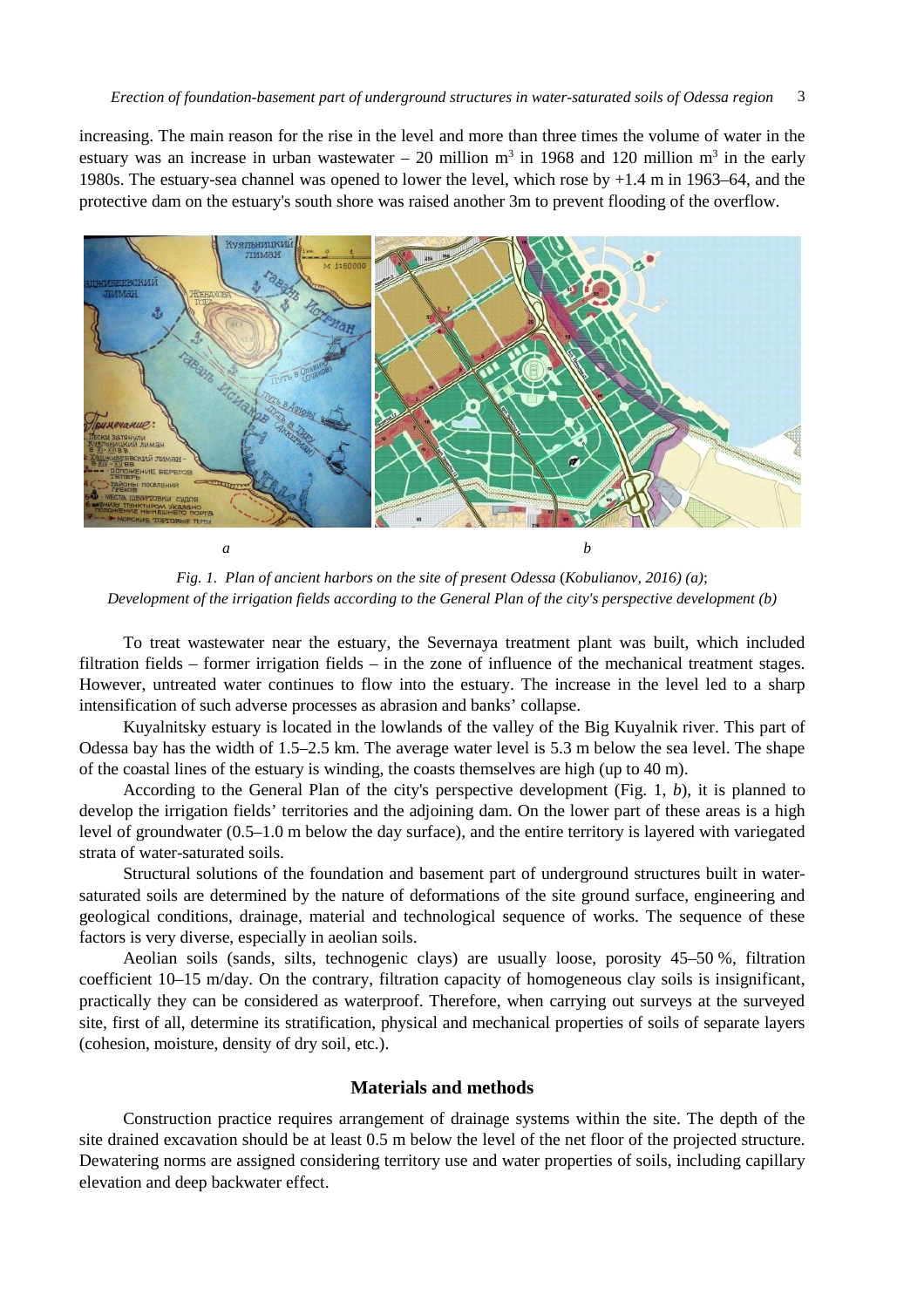There are a number of technological methods of artificial dewatering (Kliorina, 2002):

1. Deep dewatering – groundwater is pumped out of the wells arranged in the soil mass with the help of wellpoints. The wellpoint method is carried out using lightweight wellpoint units. They have tubular wellpoints immersed in boreholes drilled in the watered soil.

All wellpoints are connected to a suction manifold to which all centrifugal pumps for water and air pumping lead.

2. Vacuum dewatering method is used when working in fine-grained soils, where it is inexpedient to use light wellpoints. The principle of vacuum dewatering is to use wellpoints of a special design with ejector water elevators, complexes of pipeline sections (collectors) and centrifugal pumps.

The ejector wellpoint is located on the ground. It consists of a pipe with a filter link. Inside the wellpoint there is another pipe, connected at the bottom with an ejector water lifter. It consists of a nozzle to supply water to the diffuser. During the operation of the wellpoint, a pump delivers pressurized water into the annular cavity between its outer and inner centrifugal tube. Having reached the nozzle, it flows up through it to the diffuser, and a vacuum is formed between the nozzle and the diffuser neck, under the action of which water enters the inside of the wellpoint through its filtered link. Mixing with the pressure water, it flows upward and enters the manifold, which collects it from all the wellpoints and sends it offsite.

When vacuuming, in contrast to the compaction load, there is no soil venting around the perimeter of the compacted surface area, which significantly increases the efficiency of this method. And the use of flexible screens (geo-membrane) opens up opportunities for construction. A series of compression tests was carried out (Cherkasova, 2018) to identify the similarities and differences in the consolidation processes when compacting different materials by vacuuming and equivalent load created by the press.

### **Recommendations for site execution**

When digging the excavation, it is necessary to provide, depending on the degree of cohesion of soils, the device of slopes. The bottom of the excavation should be on the whole perimeter of 1.0 m more than the design dimensions of the underground structure. Across the entire area of the bottom is placed monolithic reinforced concrete slab of lean concrete, 500 mm thick, or compacted rubble preparation of gravel of small fraction, on which the cement-sand screed is laid, with subsequent sealing of the surface.

Walls of the foundation and basement must be of reinforced monolithic concrete, or brick, with a thickness of at least 510 mm on the cement-sand mortar. Under the walls and over the entire area of the bottom lay several layers of waterproofing on bitumen mastic. When the length of the walls exceed 6.0 m, buttresses shall be provided in the underground part of the building to increase the stability of the walls at hydrostatic pressure of water and the backfill soil.

It is necessary to take measures to isolate the floor and walls of the underground structure from the capillary moisture being in the ground to prevent its soaking and rising along the walls. These measures should be taken seriously.

Due to the high demands on the dryness of the structures of the underground building, it is recommended to install the vertical waterproofing of the outer walls (from the ground side) in the form of a continuous waterproofing mat of rot-proof roll-fed and sheet waterproofing materials glued in layers with bitumen or mastic on the even, coated with the fluidized bitumen and dried surface of the walls to be isolated. Continuous carpet of several roll materials glued with bitumen mastic is a perfect and reliable waterproofing if the work is done well.

Protective barrier to ensure external waterproofing of the walls when lining the cavity should be provided in the form of a brick wall with a thickness of ½ brick.

Protective wall and the rest of the slots to close tightly compacted and tamped crumpled meotic clay, creating a so-called "clay lock".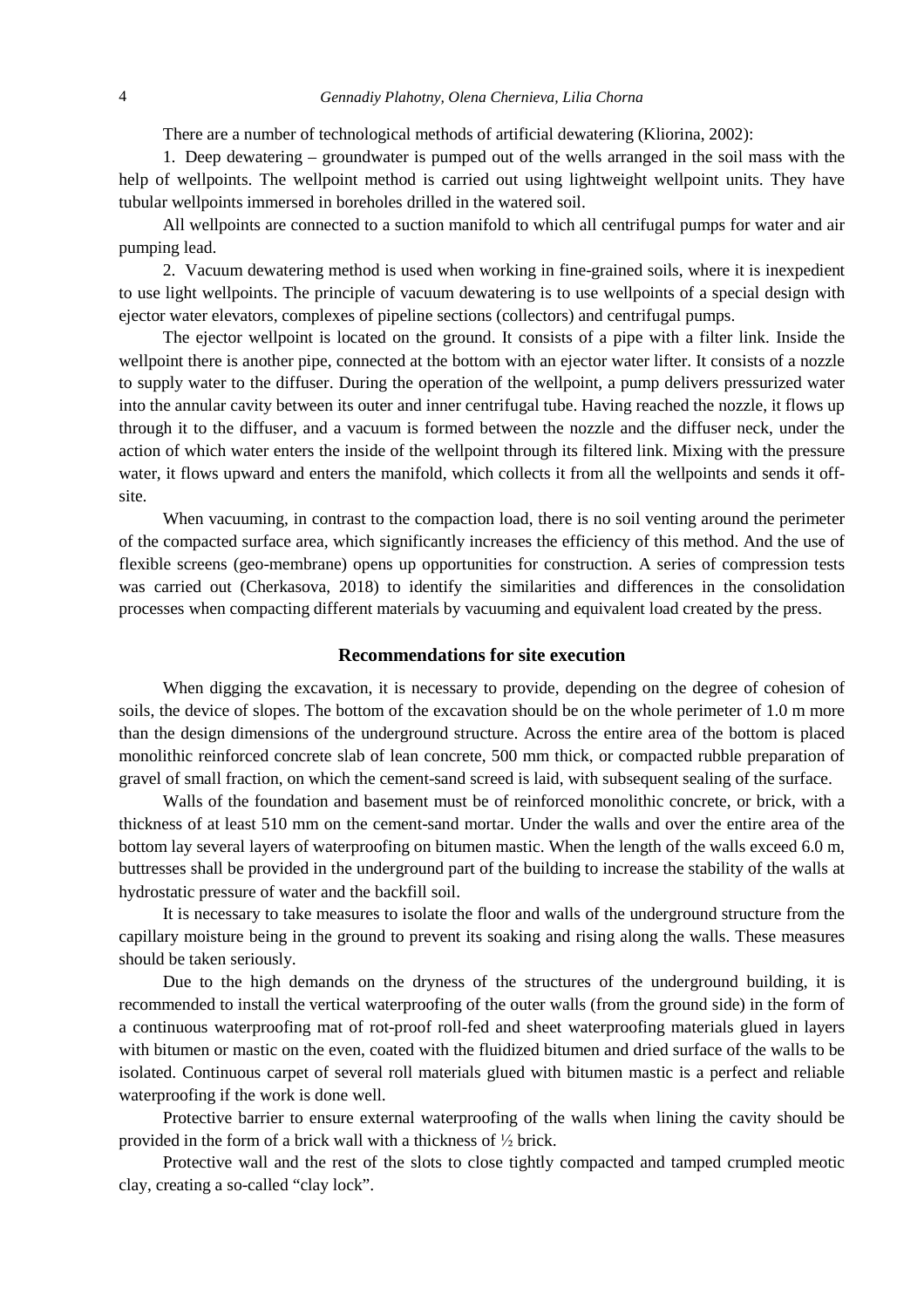According to the height of the outer walls should exceed the mark of the day ground surface not less than 1.0 m.

To ensure reliable protection of horizontal waterproofing of the floor of the underground structure from the possibility of its surfacing during hydrostatic pore water pressure ( $\gamma_{\text{hvdrostatic}}=H_m\times\rho$ , where  $p=0.1$  kg/cm<sup>2</sup>), it is necessary to load it with a monolithic reinforced concrete slab, the specific pressure of which should exceed the hydrostatic pressure of pore water at the depth  $H_m$ .

After carrying out these works with provision of technological sequence, it is allowed to remove the wellpoints from the ground and dismantle the drainage system. The remaining types of construction and installation works (installation of flooring, elevators, stairwells, partitions, communications) can be performed from the day surface.

#### **Possible problems and prospects for further research**

1. In dangerous proximity to the irrigated fields there is the Khadzhibey dam, the technical condition of which is unsatisfactory, and in some places, it is critical. Despite the repairs carried out in 2016, it could not withstand the first storm. The dam keeps the water level in the estuary at an elevation of only a meter higher than the elevation of the irrigated fields themselves. And its breakthrough will lead to the complete flooding of these lands.

2. When performing work on irrigated fields, it is necessary to remove a large top layer of soil, since it is saturated with waste from the Odessa Oil Refinery and Paint & Varnish plants, and therefore there is a problem of further storage of this soil or reclamation of these lands, which can take years.

3. Lowering the estuary level to the sea level, which must be started urgently, with the use of the existing, suitable for this, engineering infrastructure, the capacity of which will allow leveling the estuary horizon with an average multi-year sea level in several years (Skachek, 2015) (taking into account the inadmissibility of contaminated estuary water entering the Odessa Bay in summer and the need to agree on the schedules of discharge from the Khadzhibey estuary and the supply of seawater to replenish the Kuyalnitsky).

4. Bringing to the maximum degree of purification of wastewater entering the biological treatment plant (SBP) "Severnaya".

## **Conclusions**

1. When erecting foundation-basement part of underground structures in the low-lying part of the Odessa region we should consider geological and hydro-geological conditions of the building sites.

2. It is recommended to apply various methods of dewatering with the use of drainage systems when constructing excavations.

3. The structure of the floor and walls of the underground structures shall be protected against their moistening by the pore underground waters by means of the adhesive waterproofing device.

4. All construction works on the territory of irrigation fields should be carried out after complete soil detoxification and consolidation.

5. Implementation of any work is possible only after the complete reconstruction of the Khadzhibey dam.

6. All proposed technologies and measures for the erection of foundation-basement part of underground structures must be carried out in compliance with all the requirements of current regulations and State Standards of Ukraine (DBN B.1.1-5-2000, DBN B.2.1-10-2009, DSTU-N B B.1.1-40: 2016).

#### **References**

Bondar, S., Chabanova, O. (2013). Innovative waste water treatment methods for food industry. Food Science and Technology 4(25), 94–98 (in Russian).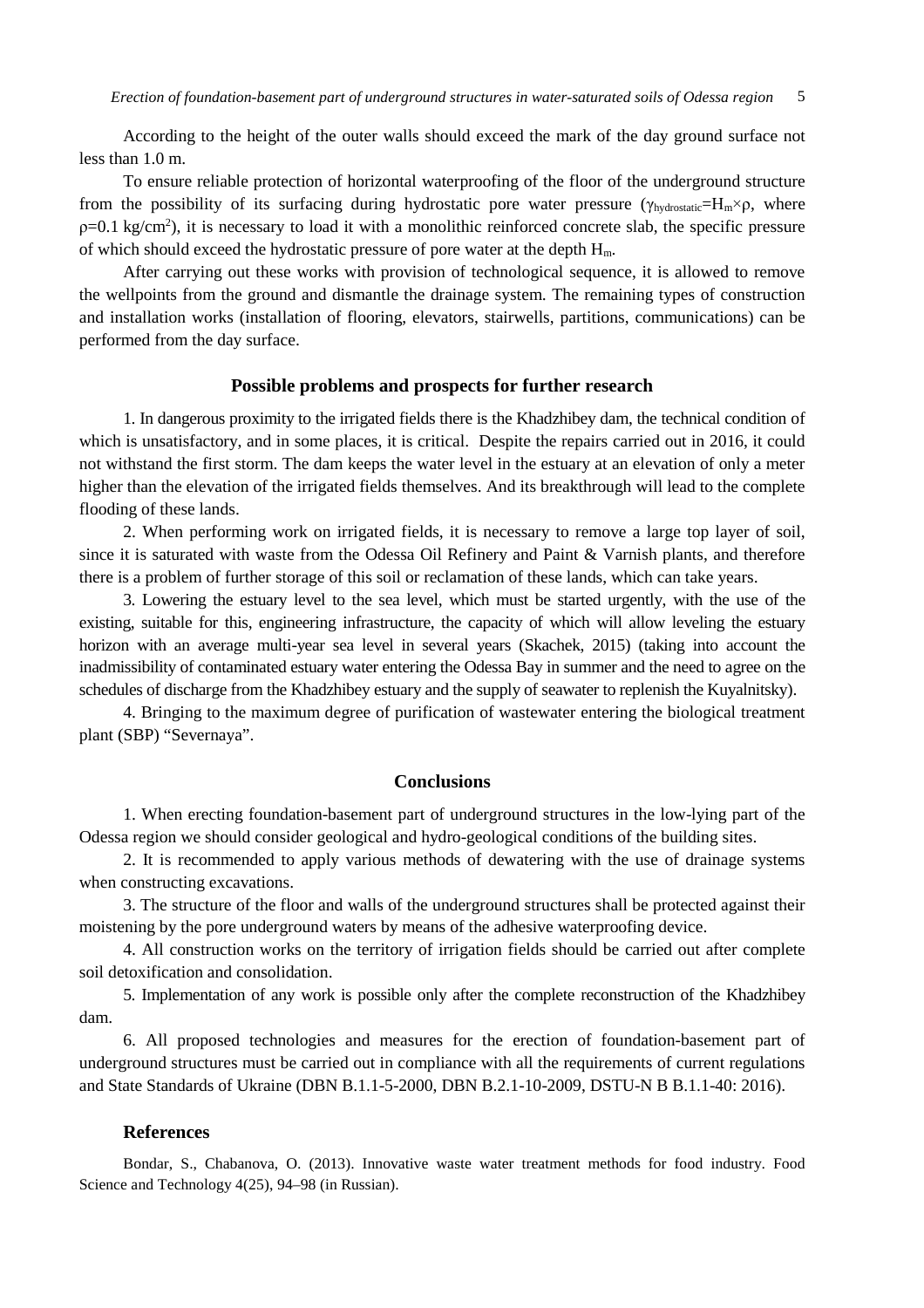Abelev, M. Y., Averin, I. V., Chunyuk, D. Y. et al. (2018). Study of the Processes of Consolidation of a Thick Mass of Water-Saturated Clay Soils when Erecting Unique Structures. Soil Mech Found Eng 55, 333–339. https://doi.org/10.1007/s11204-018-9545-x

Satana, S., Ceylan, A. R., Sert, A. (2017). The Turkish experience in consolidation of irrigated land: Productivity and efficiency implications. World bank conference on land and poverty. Washington DC, March 20–24.

Sinyakov, L., Garmanov, G. and Melentev, A. (2016). Strengthening and Stabilization of the Weak Water Saturated Soils Using Stone Columns. MATEC Web of Conferences, 73, 01003. https://doi.org/10.1051/ matecconf/20167301003

Panfilova, M., Zubrev, N., Efremova, S. et al. (2020). Strengthening of water-saturated soils of the bases of underground structures with composite solutions modified by industrial waste, boehmite. Case Studies in Construction Materials (Volume 12, June 2020, e00323). https://doi.org/10.1016/j.cscm.2019.e00323

Kislyakov, A., Grakhov, V., Kislyakova, Yu. (2014). Application of vertical drains when compacting low water-saturated soil. Intelligent systems in production 1 (23), 124–126. (in Russian).

Chesheiko, A., Repyakh, A. (2017). Construction in weak water-saturated soils. Working Paper. P. 54–57. Retrieved from https://www.openrepository.ru/article?id=72764 (in Russian).

Kobulianov, I. (2016). How old is Odessa 6 hundred or 6 thousand? Retrieved from http://co6op. narod.ru/txt/odessa/articles/odessa.html (in Russian)

Kliorina, G. (2002). Drainage in engineering preparation and improvement of the territory of buildings – Moscow, 2002, 144 p. (in Russian).

Cherkasova, L. (2018). Compaction of water-saturated soil by surface vacuuming. MATEC Web of Conferences 196, 03006. https://doi.org/10.1051/matecconf/201819603006

Skachek, A. M., Freidlin, M. P. (2015). Priority tasks, ecological, recreational, urban and transportation aspects of rehabilitation and development zones of Hadzhibeysky estuary. Materials of the all-Ukrainian scientific-practical conference "Natural resource potential of Kuyalnytsky and Hadzhibeysky estuaries, inter-estuary territories: current state, development prospects" UKRMEPA, Odesa, 103–106 (in Russian).

DBN B.1.1-5-2000 Buildings and Structures in Fragranted Territories and Sedimenting Soils. Part 2. Kyiv, 2000 (in Ukrainian)

DBN B.2.1-10-2009 Bases and Foundations of Buildings. Basic design provisions. Kyiv, 2009 (in Ukrainian) DSTU-N B B.1.1-40: 2016 Guidelines for the design of buildings and structures on weak soils. Kyiv, 2017 (in Ukrainian)

**Г. Н. Плахотний<sup>1</sup> , О. С. Чернєва<sup>2</sup> , Л. В. Чорна<sup>1</sup>** 

Одеська державна академія будівництва та архітектури,  $1$  кафедра архітектурних конструкцій, <sup>2</sup> кафедра залізобетонних конструкцій та транспортних споруд

## **ЗВЕДЕННЯ ФУНДАМЕНТНО-ПІДВАЛЬНОЇ ЧАСТИНИ ПІДЗЕМНИХ СПОРУД У ВОДОНАСИЧЕНИХ ҐРУНТАХ ОДЕСЬКОГО РЕГІОНУ**

*© Плахотний Г. Н., Чернєва О. С., Чорна Л. В., 2021* 

Згідно із Генпланом перспективного розвитку Одеси передбачено освоєння територій полів зрошування і пересипу, що примикає. На низинній частині цих територій високий рівень підземних вод (0,5–1,0 м нижче від денної поверхні), а вся територія утворена строкатими нашаруваннями водонасичених ґрунтів. Конструктивні рішення фундаментно-підвальної частини підземних споруд, що будуються у водонасичених ґрунтах, визначаються характером деформацій земної поверхні ділянки, інженерно-геологічними умовами, дренажем, матеріалом і технологічною послідовністю виконання робіт. Черговість цих факторів доволі різноманітна, особливо в ґрунтах еолового утворення. Добавки еолових ґрунтів (пісків, мулів, глин техногенних) зазвичай пухкі, пористість 45–50 %, коефіцієнт фільтрації 10–15 м/добу. Натомість, фільтраційна здатність однорідних глинистих ґрунтів незначна, практично